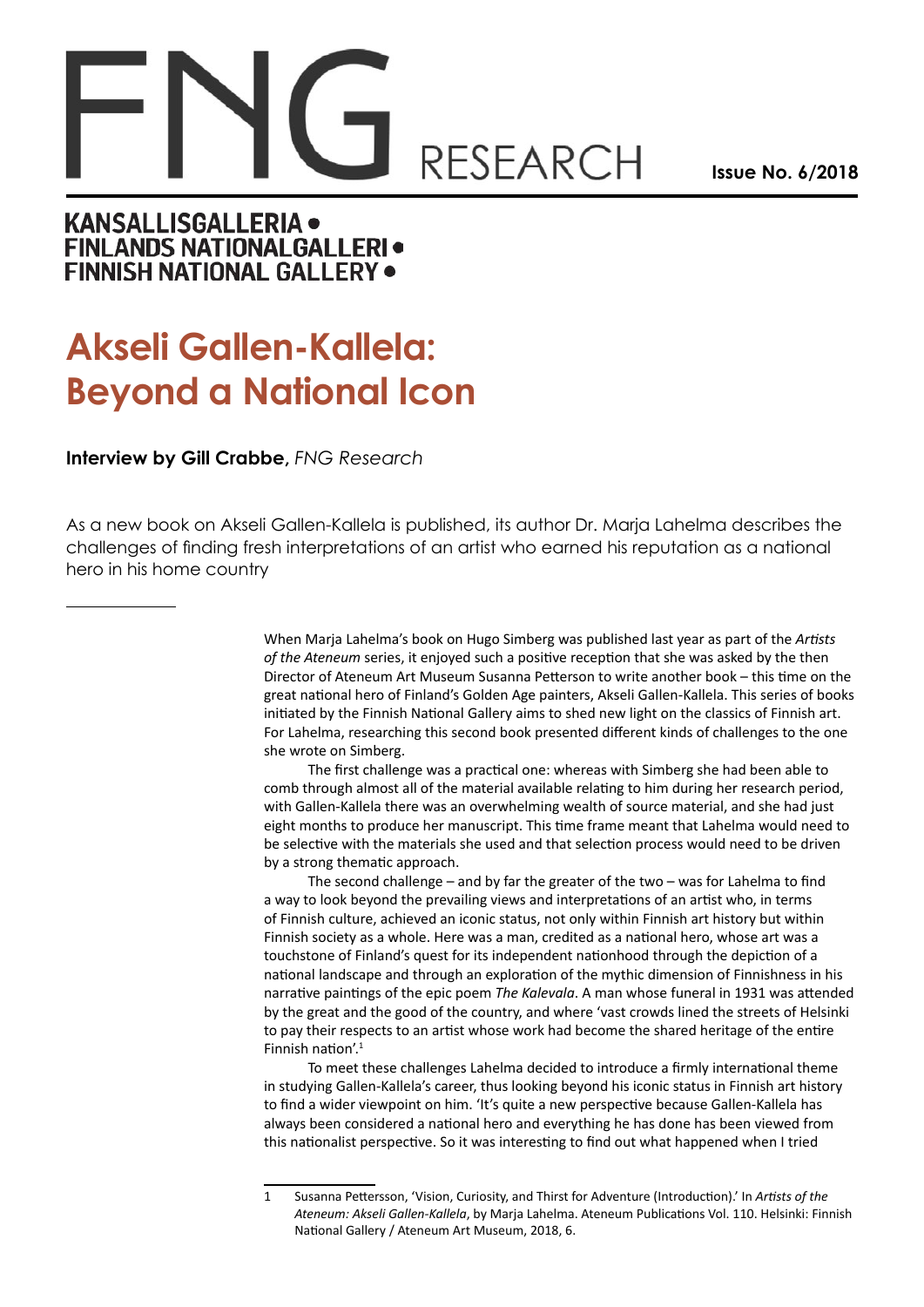*--- FNG Research Issue No. 6/2018. Publisher: Finnish National Gallery, Kaivokatu 2, FI-00100 Helsinki, FINLAND.* © All rights reserved by the author and the publisher. Originally published in **<https://research.fng.fi>** 



**Akseli Gallen-Kallela,** *Aino Myth, Triptych,* **1891, oil on canvas, middle panel 154cm x 154cm, side panels 154cm x 77cm, dimensions complete with frame 200cm x 413cm Finnish National Gallery / Ateneum Art Museum** Photo: Finnish National Gallery / Hannu Aaltonen

 $\odot$ 

to track down the artist abroad; his views, what art and artists he liked, and the work he himself exhibited and how it was received outside Finland.' Lahelma also tried to gain her own impression of Gallen-Kallela's personality through researching his correspondence. 'I wanted to read some of his letters to get a sense of him talking to me – because he is such an iconic figure that it's quite difficult to get past that and see him as a person.'

She decided to concentrate on the primary and secondary sources held in the FNG Archive Collections, which were easy to access as they had a good collection of letters, some of them digitised. 'Letters to close friends such as Louis Sparre and Robert Kajanus were the most fascinating,' says Lahelma, 'particularly when Gallen-Kallela writes about his painting process. His letters to the Norwegian artist Carl Dørnberger are available online. The two met in Paris in the 1880s, and the letters are a great source of information on Gallen-Kallela's early years. Through them I could also gain insight into the artist before he became such an icon.'

Lahelma continued her research at the Gallen-Kallela Museum in Tarvaspää, the house museum where the artist lived and worked, in Espoo, on the outskirts of Helsinki. There she became aware of a wealth of material, including international exhibition reviews in the foreign press, the archives and unpublished notes of the Finnish critic Onni Okkonen, who knew Gallen-Kallela personally and who had written the first biography of the artist in 1948; and graphic illustrations the artist made towards the end of his life for his unfinished project, *The Complete Kalevala*. Some of the material in the Gallen-Kallela Museum remains uncatalogued due to resource constraints and while staff there gave her ample access to this material, her deadline did not permit Lahelma to take full advantage of it, and her intention is to return to undertake further research. 'For example, there are uncatalogued letters relating to the women in his social circle during the time he spent in Paris and I knew I wanted to write about his student years in Paris in 1884-87,' says Lahelma. 'It might reveal more about his personality and his lifestyle and about his life in Paris – to imagine him as a young man before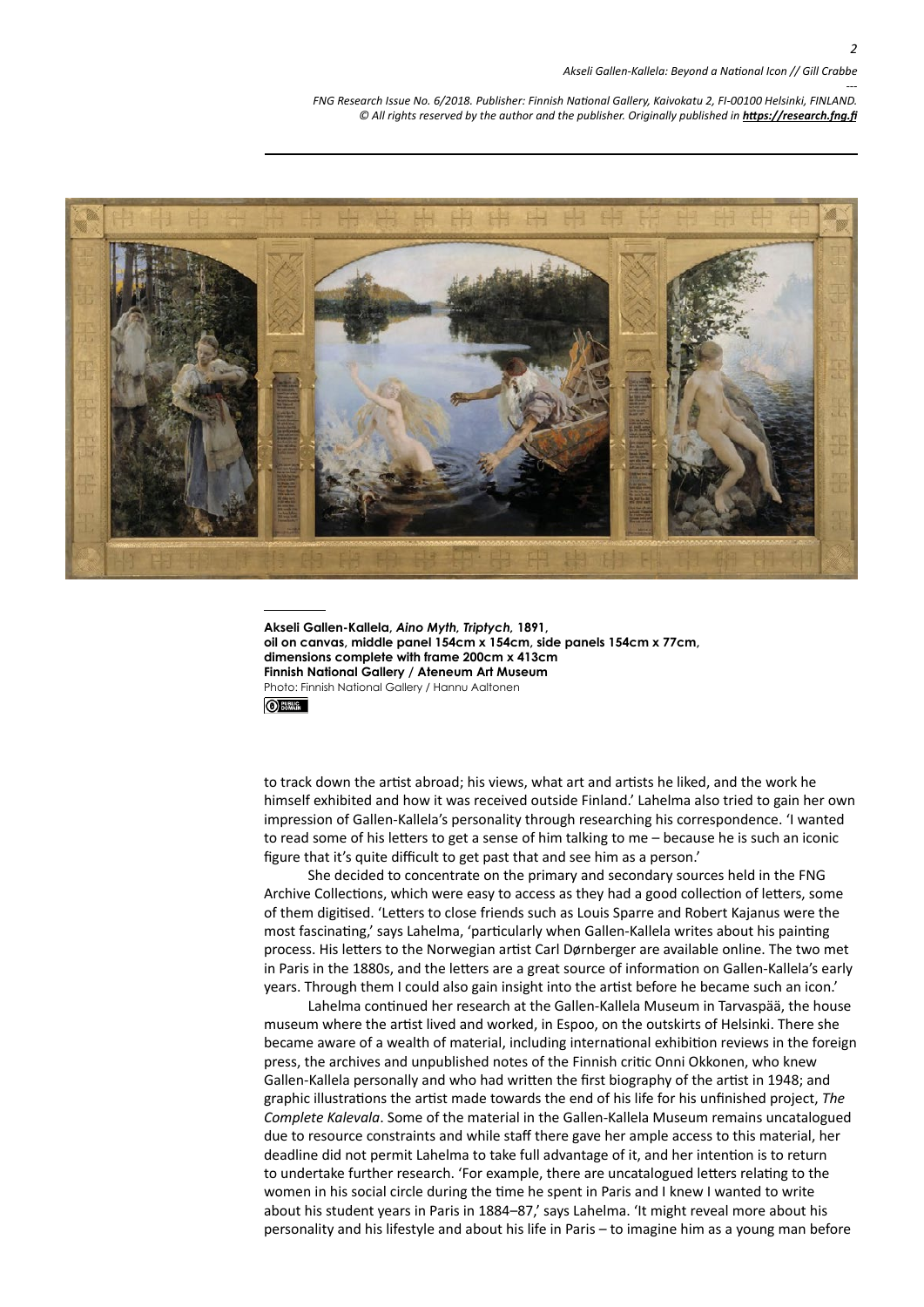*3*

*--- FNG Research Issue No. 6/2018. Publisher: Finnish National Gallery, Kaivokatu 2, FI-00100 Helsinki, FINLAND.* © All rights reserved by the author and the publisher. Originally published in **<https://research.fng.fi>** 

he became the artist that we know. He himself wrote about how he wanted to develop an international career, so he was quite ambitious.'

Indeed Gallen-Kallela made his debut in Paris at the Salon d'Automne in 1886 with *Old Woman and Cat*, painted in the Naturalist style of the period. In Paris painting was on the cusp of Naturalism and Symbolism and this is demonstrated, says Lahelma, when he showed the first version of his *Aino Triptych* (1889). 'It was clearly meant for a Parisian salon because of its large triptych format and its mythological content (although Parisian circles were not familiar with its *Kalevala* mythology – they thought of the nude figure of Aino more as Ophelia). It wasn't a huge success – the critics were a bit confused, but that was because Gallen-Kallela had decided to use a Naturalist style with a mythological theme.' However, few Finnish artists of the time had their work accepted into the salons, so his strategy of exhibiting first in Paris would have enhanced his reputation at home – indeed it led to his first solo show at the Ateneum at the end of that year.

Lahelma says that in highlighting Gallen-Kallela's pursuit of an international career, she also wanted to look beyond his time in Paris. 'Finnish art history has very much focused on the importance of Paris to Finnish artists of the period, it being the birthplace of Modernism – although Munich also played an important role in the emergence of Modernism.'

'I wanted to highlight his connections with Germany,' she continues, 'because this was written out of art history on a more general level following the Second World War.' In Germany, he was in some instances reviewed more favourably than at home. When he showed *Symposion* (1894) in Finland it was not well received, explains Lahelma. Gallen-Kallela's friend Eric O. W. Ehrström described the first version of the painting: 'Three noble souls and exalted spirits have convened for a banquet marking the beginning of their journey beyond the everyday plane of reality...'<sup>2</sup> It was the first time Gallen-Kallela had painted in a Symbolist style, yet in Berlin the work was a huge success, she adds, suggesting that perhaps Finnish audiences were more conservative. 'If you compare it to his *Aino Triptych,* he has left Naturalism behind. The background, with its stylised forest seemingly growing out of Sibelius' head, a planet floating in the sky, the wings clipping the edge of the canvas – all these elements had an esoteric meaning that was deliberately mysterious.'

Gallen-Kallela returned to Germany, after scooping medals in Paris, as a new century dawned. 'I knew he had exhibited in Munich in 1902 but I didn't realise he had been such a resounding success there,' says Lahelma. Gallen-Kallela had been invited by Kandinsky to exhibit with the Phalanx Group after he had seen his works, probably in 1898 at the Munich Secession. 'There are documents that confirm that Kandinsky was very interested in Gallen-Kallela's work,' says Lahelma, and Kandinsky would have understood his work's mythical dimension. The Phalanx Group was one among many avant-garde groups in Europe around 1900; they were opposed to conservative art, and promoted a new form of art in the spirit of Art Nouveau and Symbolism that drew from vernacular traditions. Interestingly, at the Phalanx group exhibition Gallen-Kallela showed his painting under the title *Altes Volklied* (Old Folk Song) instead of *The Fratricide* (1897).

Lahelma's book also charts Gallen-Kallela's time in Italy learning fresco painting, ahead of his ceilings for the Finnish Pavilion of the Paris World's Fair in 1900; his two prolific years in Kenya, and his later sojourns in America where he enjoyed a solo exhibition at the Art Institute of Chicago in 1924. Yet despite exhibiting to favourable reviews in the key cultural centres of Europe, Lahelma argues that Gallen-Kallela didn't quite make it as an international artist, so why was that?

'I think it was partly to do with him becoming such a national hero at home,' she says, 'where people were expecting certain things from Gallen-Kallela. He perhaps even knew himself that he couldn't be both. Finnish art historians have portrayed him as a strong and charismatic person who was so sure of where he was going. Yet in the correspondence I read I saw him as sensitive and often uncertain about his direction and also quite impressionable.'

Lahelma also points out that he was not consistently successful in Paris, which is what would have secured him truly international acclaim. 'Paris was where you had to have

<sup>2</sup> Quoted in Lahelma's book p. 34.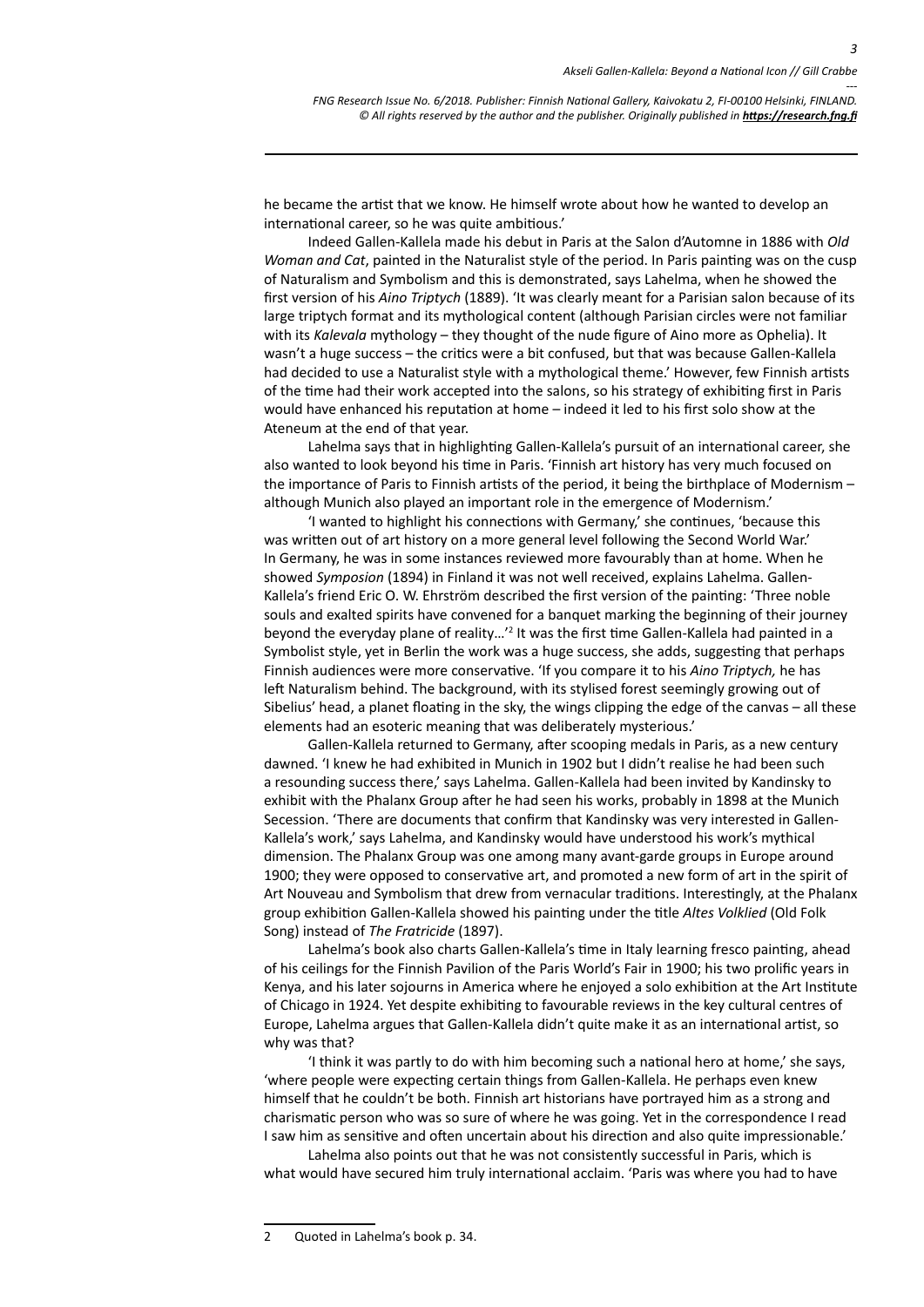*4*

*--- FNG Research Issue No. 6/2018. Publisher: Finnish National Gallery, Kaivokatu 2, FI-00100 Helsinki, FINLAND.* © All rights reserved by the author and the publisher. Originally published in **<https://research.fng.fi>** 



**Akseli Gallen-Kallela,**  *Lemminkäinen's Mother***, 1897, tempera on canvas, 85.5cm x 108.5cm Finnish National Gallery / Ateneum Art Museum** Photo: Finnish National Gallery / Pirje Mykkänen<sup>PUBLIC</sup><br>
OD BOMAIN

> a breakthrough. When he went to Paris in later life he was not so interested in his own international reputation.' He was also not so impressed with the direction Parisian art had taken, she adds. In 1909, before travelling on to Africa, he wrote from Paris that all artists were imitating Gauguin without understanding the deeper meaning of his art, and they 'see the whole world as nothing but confetti – a jumping, screaming, raw hell'.<sup>3</sup>

Such findings prompt questions about the pressure on art historians to present a coherent narrative in biographical approaches to an artist's life and work. Lahelma points out that while her brief was to present Gallen-Kallela's life story in some form, she wanted to produce a multi-faceted story. 'My book actually presents more questions than answers,' she adds, 'thus opening up more opportunities for fresh interpretations.'

One area of Gallen-Kallela's life and work where Lahelma suggests more research could be carried out is in the artist's relationship to the spiritual. 'Because he was portrayed as a national hero, his spiritual, sensitive side has been played down,' she points out. While his depictions of myths from *The Kalevala* played a key role in establishing a Finnish national visual culture, questions remain about how much the artist was interested in exploring Finnish roots in Karelian folklore and how much he was seeking more universal origins of the spiritual dimension, given that in the art circles of the time there was much interest in the universalist ideas of Theosophy. 'I think at the start of Gallen-Kallela's career he was interested in both,' says Lahelma. 'He was not the only artist at that time who was interested in Karelianism. There was also a nationalist motivation but it was only a part of the story. With his first *Kalevala*-themed paintings, such as *Aino Triptych,* he was interested in the ethnographic side but that faded away. Later on, when he started to make Symbolist paintings from *Kalevala*, he was interested in the universal aspect.'

Lahelma points out that Gallen-Kallela was a spiritual seeker, yet never committed himself to one belief system, which was typical among these kinds of artists of the period.

<sup>3</sup> Letter to Pekka Halonen dated 3 March 1909. See Lahelma's book p. 64.